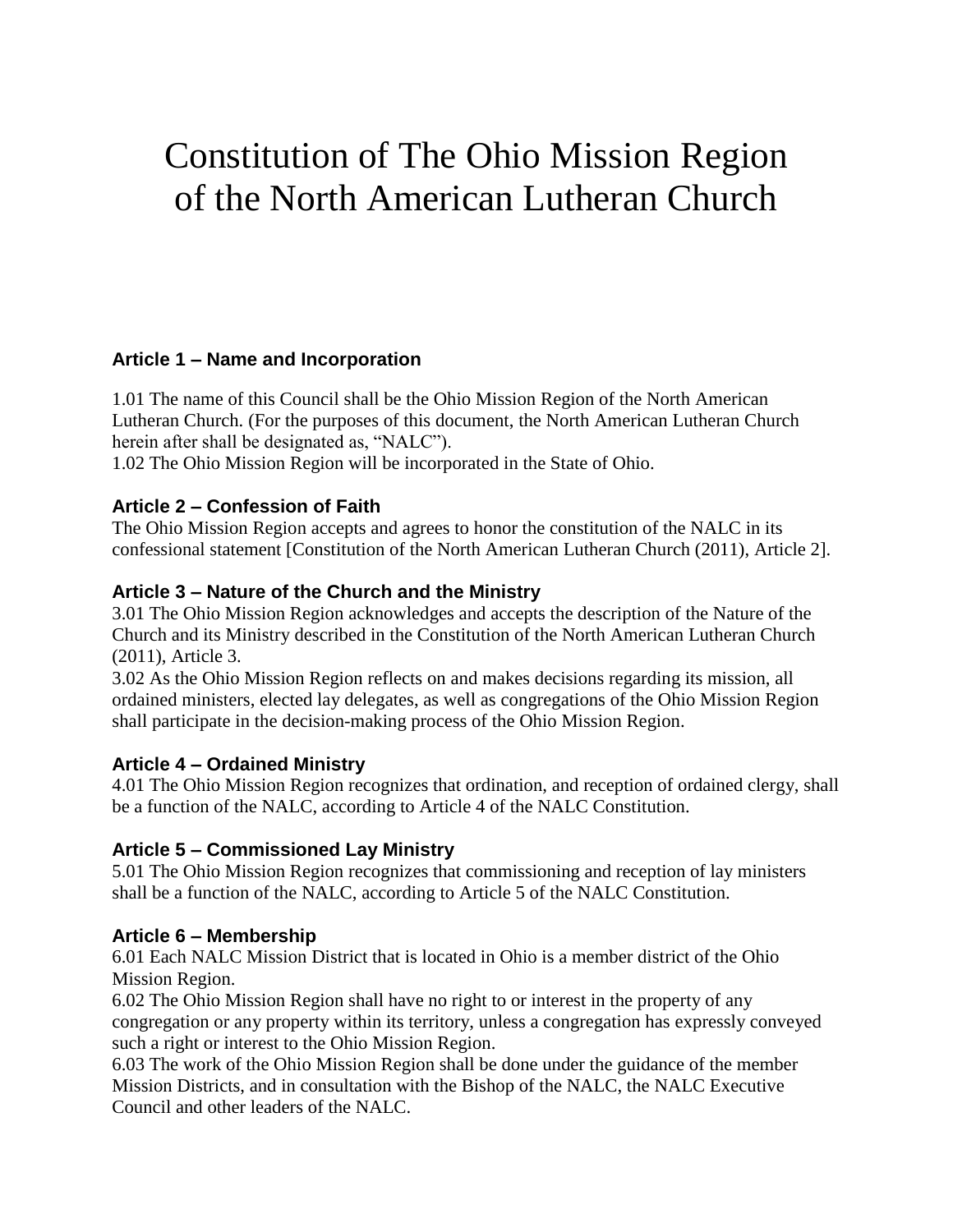#### **Article 7 – Convocation**

7.01 A convocation of the Ohio Mission Region shall be held annually, in conjunction with the Convocations of the Mission Districts of Ohio.

7.02 Delegates with voting privileges at a convocation of the Ohio Mission Region shall be the ordained ministers of the Mission Districts that comprise the Ohio Mission Region, and the official lay delegates of the congregations of the Mission Districts in Ohio. Each congregation of the Ohio Mission Region shall be entitled to the same number of delegates as were assigned to their congregation at the last NALC convocation. New congregations which have never officially attended an NALC convocation shall be represented by their pastor(s) and one (1) lay delegate. 7.03 All voting members of the convocation are delegates and as such represent their congregations.

7.04 The responsibilities of the annual convocation of the Ohio Mission Region shall include: election of the officers, the Mission Regional Council, and any other position requiring election; adoption of a budget for the subsequent fiscal year (to be defined as July 1 - June 30) by a majority vote; consideration of mission and ministry needs of the Ohio Mission Region; reception of reports; and other items of business as may be determined by the Mission Regional Council, the convener, or by the Convocation.

7.05 Special convocations may be called for specified purposes by the convener or by a majority vote of the Mission Regional Council.

7.06 Robert's Rules of Order, latest edition, shall govern the business of a convocation, absent the approval by the convocation of alternative rules of procedure by at least two-thirds of the votes cast.

7.07 A quorum for the convocation shall be those present. The convener or the convener's designee shall preside over the convocation.

# **Article 8 – Convener**

8.01 The convener shall be one of the deans who is serving a Mission District in Ohio. The convener shall serve as pastor to the deans, their families, and congregations.

8.02 The convener shall convene and preside over the meetings of the Ohio Mission Regional Council, and preside over the annual Convocation.

8.03 The convener shall serve for a term of one year, with no limit on the number of consecutive terms.

8.04 The convener will be elected by the members of the Regional Council, immediately following the conclusion of the annual Convocation.

8.05 In the event of a vacancy in the convener's position, the secretary will convene a meeting of the Regional Council, for the purpose of that council electing a new convener.

8.06 After consultation with the NALC Bishop and the Court of Adjudication, the Regional Council of this Mission Region is empowered to suspend the convener by a three-quarters (3/4) vote of all members of the Regional Council, excluding the convener, for cause as outlined in the provisions for discipline in the NALC Constitution. The next annual Convocation of this Mission Region may remove the suspended convener by a two-thirds (2/3) vote and elect a successor.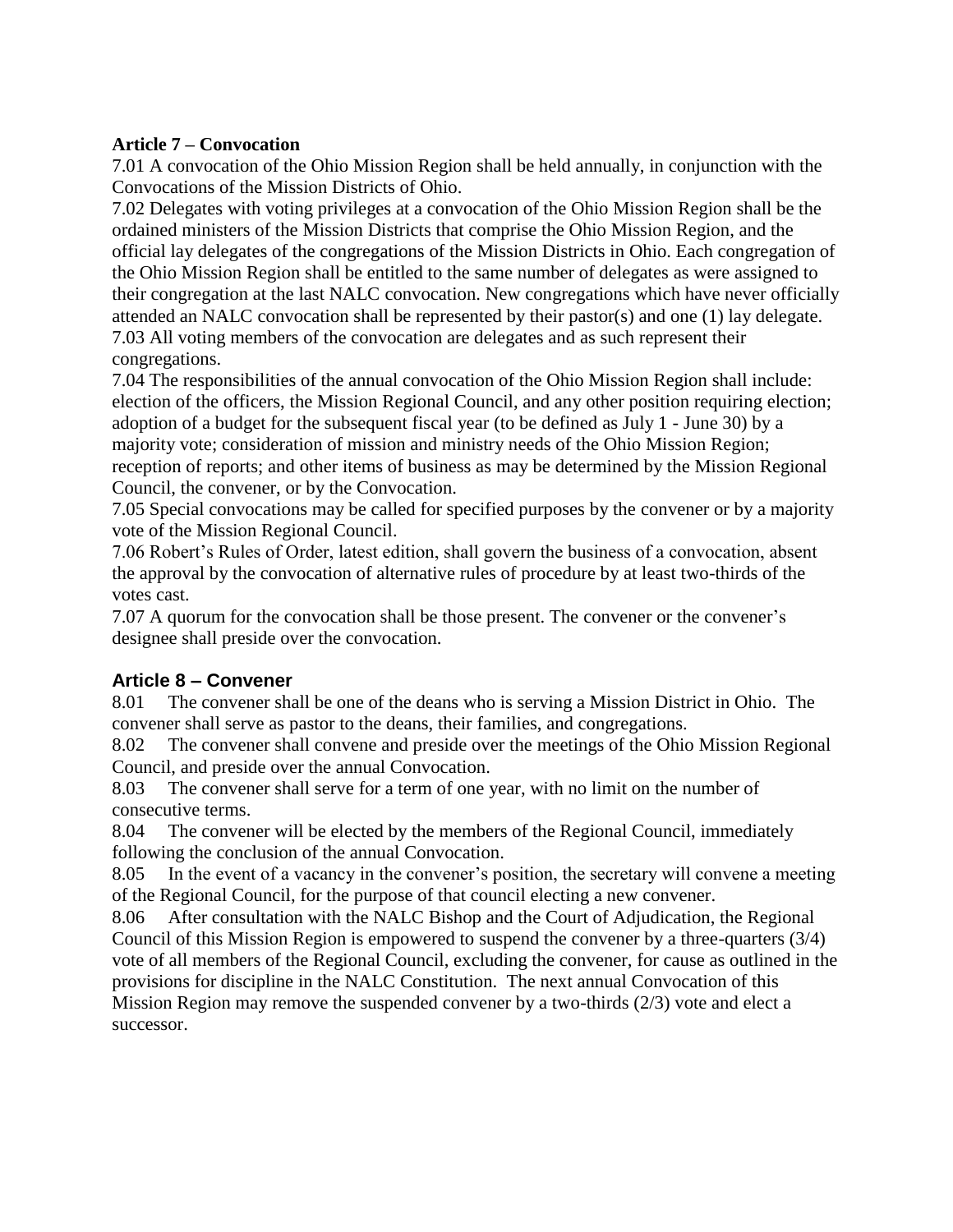## **Article 9 – Officers**

9.01 In addition to the Convener, the other officers of the Ohio Mission Region shall be a Recording Secretary and a Treasurer. The Recording Secretary and the Treasurer shall be elected by the annual convocation through the nominating and election process and may serve a term of two (2) years, and may serve three (3) consecutive full terms.

9.02 The Recording Secretary shall be elected in even-numbered years, and the Treasurer shall be elected in odd-numbered years.

9.03 The Recording Secretary shall assure that proper records are made and retained.

9.04 The Treasurer shall be the chief financial officer of the Ohio Mission Region, overseeing the receiving and disbursing of all funds and keeping accurate accounts of all transactions. Further, the Treasurer shall make complete and accurate reports for review by all members of the Ohio Mission Region.

9.05 The Recording Secretary and the Treasurer shall have voice and vote in meetings of the Mission Regional Council.

9.06 In the event of a vacancy in an unexpired term of an officer, the Mission Regional Council of the Ohio Mission Region may appoint any eligible person to fill the unexpired term, and that person may then be eligible to be elected.

## **Article 10 – Mission Regional Council**

10.01 The Mission Regional Council of the Ohio Mission Region shall consist of the convener, the Deans of each of the Mission Districts in Ohio, the recording secretary, the treasurer, and one lay representative of each Mission District who shall be elected by their Mission District. The convener shall preside at all meetings. If the convener is unavailable, the Mission Regional Council shall choose one of its members to preside for that meeting.

10.02 The duties and function of the Mission Regional Council shall be to:

a. Act as Board of Directors for the Ohio Mission Region.

b. Establish policies and procedures to guide the Mission Regional Council and the Ohio Mission Region.

c. Ensure financial integrity and solvency.

d. Develop long-range planning for the Ohio Mission Region to be presented at the annual convocation.

e. Prepare the proposed fiscal-year budget, including an estimate of the percentage of income required from each mission district to fund the budget, set financial standards, and provide for fiduciary oversight for the Ohio Mission.

f. Approve a proposed agenda and program for each convocation.

g. Create and oversee committees and task forces (appointed) as needed to assist the Mission Regional Council in carrying out its duties.

h. Report all actions to the next annual convocation.

10.03 Any necessary disciplinary action, including suspension, regarding the secretary or treasurer, shall be by a three-quarters (3/4) vote of all members of the Mission Regional Council, after consultation with the NALC Bishop and the Court of Adjudication. The next annual convocation of the Ohio Mission Region may remove a suspended member by a two-thirds (2/3) vote and elect a successor.

10.04 A quorum for meetings of the Mission Regional Council shall be a simple majority of all voting members.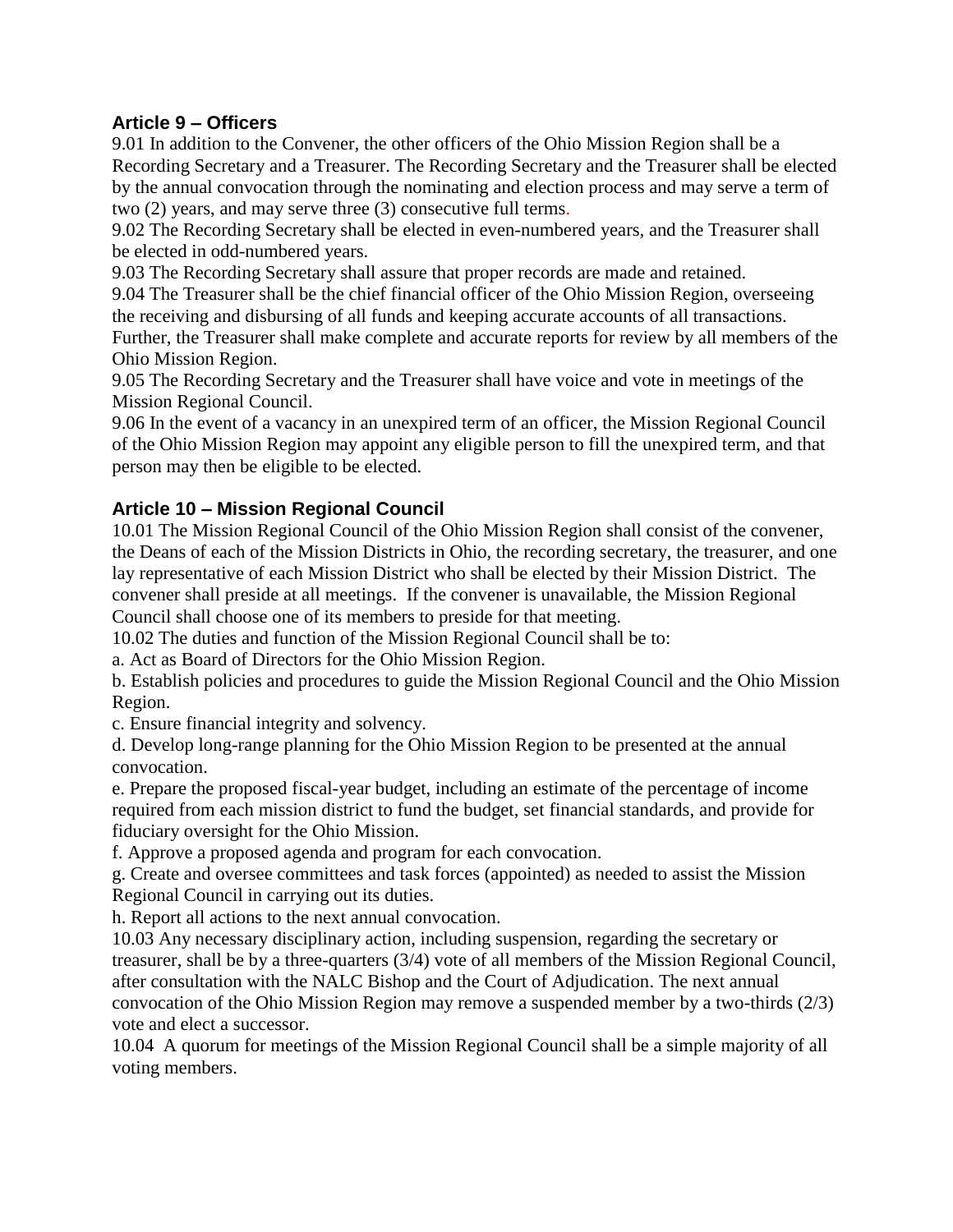#### **Article 11 – Indemnification**

11.01 Any person who at any time shall serve or shall have served as an officer or a director of the Ohio Mission Region, or of any other enterprise at the request of the Ohio Mission Region, and the heirs, executors, and administrators of such person shall be indemnified by the Ohio Mission Region in accordance with, and to the fullest extent permitted, by the State of Ohio Statutes, as they may be amended from time to time.

11.02 Nothing contained in this Article 11 shall affect any rights to indemnification to which the elected leaders of the Ohio Mission Region may be entitled under law.

# **Article 12 – Amendments to the Constitution**

12.01 The Mission Regional Council may propose amendments to this Constitution no less than 90 days prior to the next annual Convocation, which shall be distributed to ordained ministers and congregations of the Ohio Mission Region prior to the Convocation. The adoption of such changes shall require a two-thirds (2/3) majority vote of the delegates present and voting at such convocation.

12.02 A minimum of five (5) delegates to the convocation of the Ohio Mission Region may propose an amendment to the Constitution, in writing, at the Ohio Mission Region Convocation. The adoption of such an amendment shall require a two-thirds (2/3) majority vote of the delegates present and voting at such convocation as well as at the subsequent annual Convocation.

12.03 Within thirty (30) days after the conclusion of a Convocation, the Secretary shall give written notice to all ordained ministers and all congregations of the Ohio Mission Region of any constitutional amendment(s) approved by the convocation. Ratification of any amendment to this Constitution, prior to becoming effective, must be ratified by a two-thirds (2/3) majority of congregations (a) which belonged to the Oho Mission Region at the close of the Convocation that approved the amendment, and (b) which have voted on ratification in and through properly called congregational meetings, and (c) given written notice to the Secretary of the results of their voting within six months of the close of the convocation. For ratification to be valid, at least fifty percent (50%) of all eligible congregations must have voted on the question.

12.04 Upon ratification of any amendment to this Constitution, and after the period to receive votes from eligible congregations has ended, the Secretary shall give written notice of the approved amendment to the ordained ministers and all congregations within the Ohio Mission Region.

12.05 Notwithstanding the foregoing, any amendment to Articles 2, 3, 4, 5, and 6 of this Constitution, or affecting the subject matter thereof, is contingent upon a corresponding change in the NALC Constitution articles of the same number. Upon final ratification of such changes in the NALC Constitution (see Art. 17), an equivalent amendment to this Constitution will occur as a matter of course.

12.06 By-laws not in conflict with this Constitution may be adopted or amended by a majority vote of the Ohio Mission Region's convocation.

12.07 No amendments shall be made to this constitution that are in conflict with the Constitution of the NALC.

# **Article 13 Re-Formation**